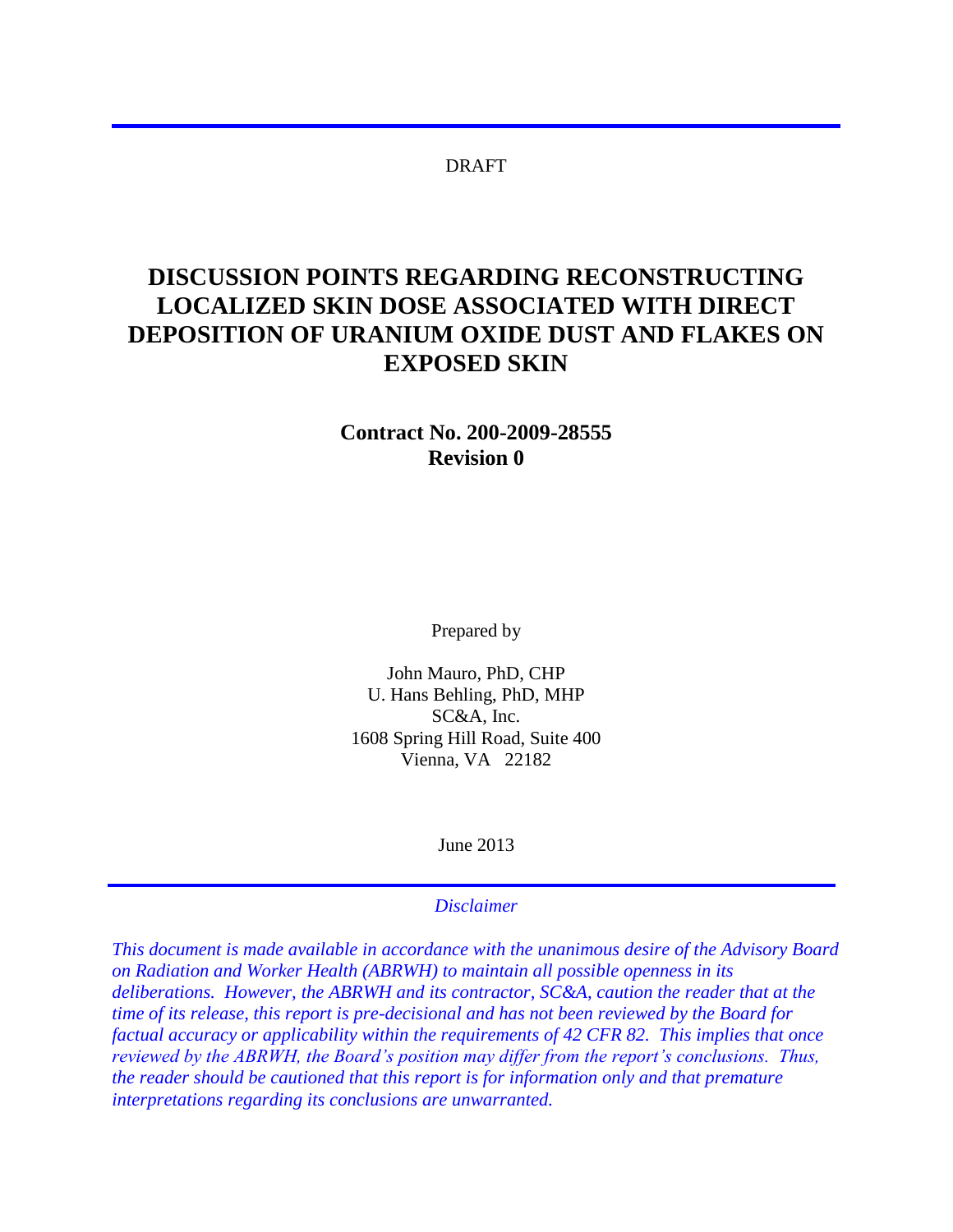| <b>Effective Date:</b> | Revision No. | Document No.                              | Page No. |
|------------------------|--------------|-------------------------------------------|----------|
| June 12, 2013          | $0$ – Draft  | <b>Reconstructing Localized Skin Dose</b> | 2 of 15  |

| S. COHEN & ASSOCIATES:                             | Document No.                              |
|----------------------------------------------------|-------------------------------------------|
|                                                    | <b>Reconstructing Localized Skin Dose</b> |
| <b>Technical Support for the Advisory Board on</b> | <b>Effective Date:</b>                    |
| <b>Radiation &amp; Worker Health Review of</b>     |                                           |
| <b>NIOSH Dose Reconstruction Program</b>           | Draft – June 12, 2013                     |
|                                                    |                                           |
|                                                    |                                           |
| <b>Discussion Points Regarding Reconstructing</b>  |                                           |
| <b>Localized Skin Dose Associated with Direct</b>  | Page 2 of 15                              |
| <b>Deposition of Uranium Oxide Dust and Flakes</b> |                                           |
| on Exposed Skin                                    |                                           |
|                                                    | Supersedes:                               |
| Task Manager/Reviewer:                             |                                           |
|                                                    | N/A                                       |
| Date:                                              |                                           |
|                                                    |                                           |
| John Mauro, PhD, CPH                               |                                           |
|                                                    |                                           |
|                                                    |                                           |
| Project Manager:                                   | $Reviewer(s)$ :                           |
|                                                    |                                           |
| Date:                                              | John Stiver                               |
| John Stiver, MS, CHP                               |                                           |
|                                                    |                                           |
|                                                    |                                           |

#### **Record of Revisions**

| <b>Revision</b><br><b>Number</b> | <b>Effective</b><br>Date | <b>Description of Revision</b> |
|----------------------------------|--------------------------|--------------------------------|
| $0$ (Draft)                      | 06/12/2013               | Initial issue                  |
|                                  |                          |                                |
|                                  |                          |                                |
|                                  |                          |                                |
|                                  |                          |                                |
|                                  |                          |                                |
|                                  |                          |                                |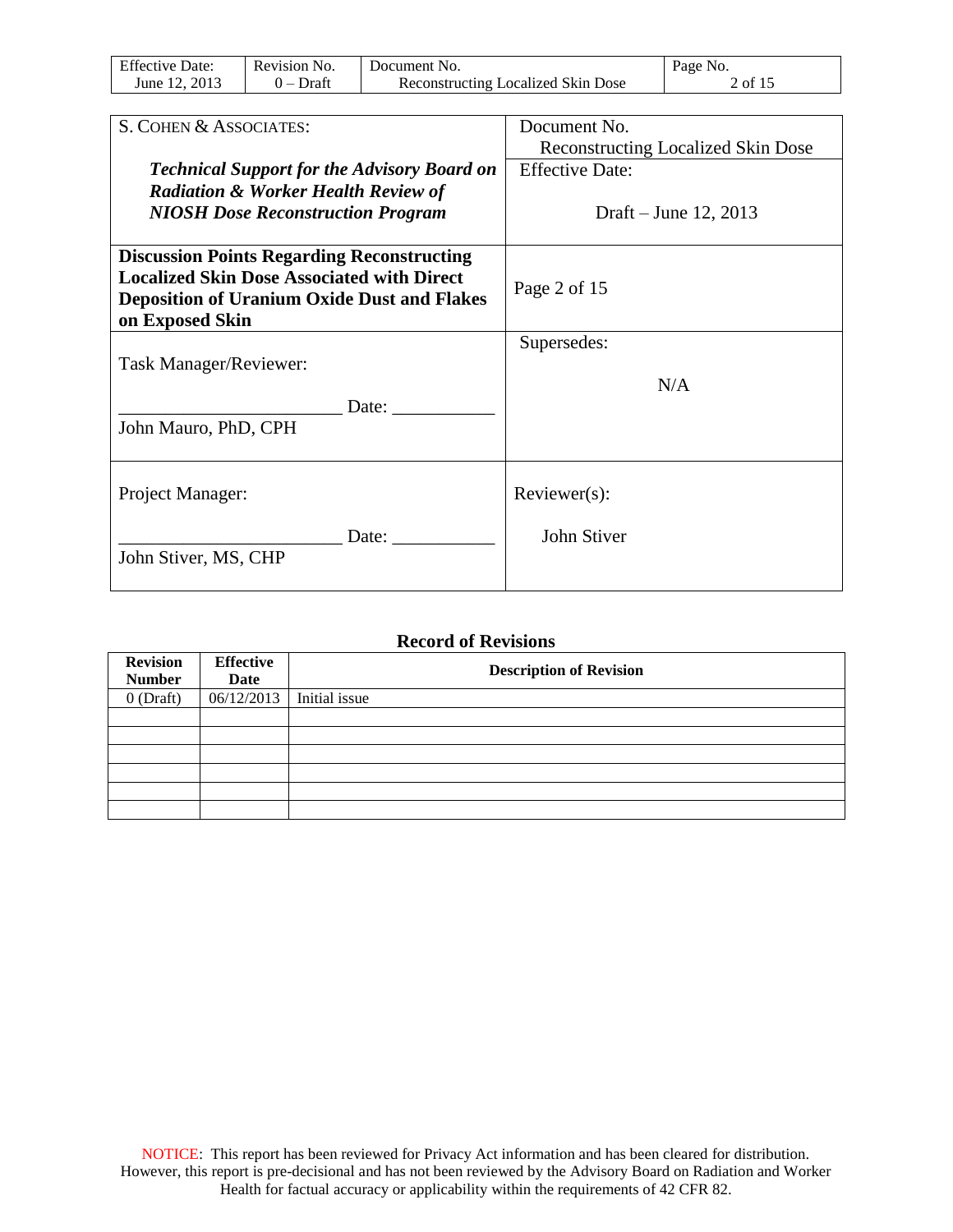| <b>Effective Date:</b> | Revision No. | Document No.                              | Page No. |
|------------------------|--------------|-------------------------------------------|----------|
| June 12, 2013          | $0$ – Draft  | <b>Reconstructing Localized Skin Dose</b> | 3 of 15  |

## **TABLE OF CONTENTS**

| 1.0 |     |                                                                                      |  |
|-----|-----|--------------------------------------------------------------------------------------|--|
| 2.0 |     |                                                                                      |  |
| 3.0 |     |                                                                                      |  |
| 4.0 |     |                                                                                      |  |
| 5.0 |     | Concerns Related to NIOSH's Dose Model for Chronic Deposition of Fine                |  |
|     | 5.1 |                                                                                      |  |
|     | 5.2 |                                                                                      |  |
|     | 5.3 |                                                                                      |  |
| 6.0 |     | Concerns Related to How IREP Derives POC and Its Relevance to How Dose Is            |  |
| 7.0 |     | Concerns Related to NIOSH's Dose Model for Large Uranium Flakes on Skin 11           |  |
| 8.0 |     |                                                                                      |  |
|     |     | Appendix A: Excerpt from the Report, Reassessment of Acute Radiation Dose Associated |  |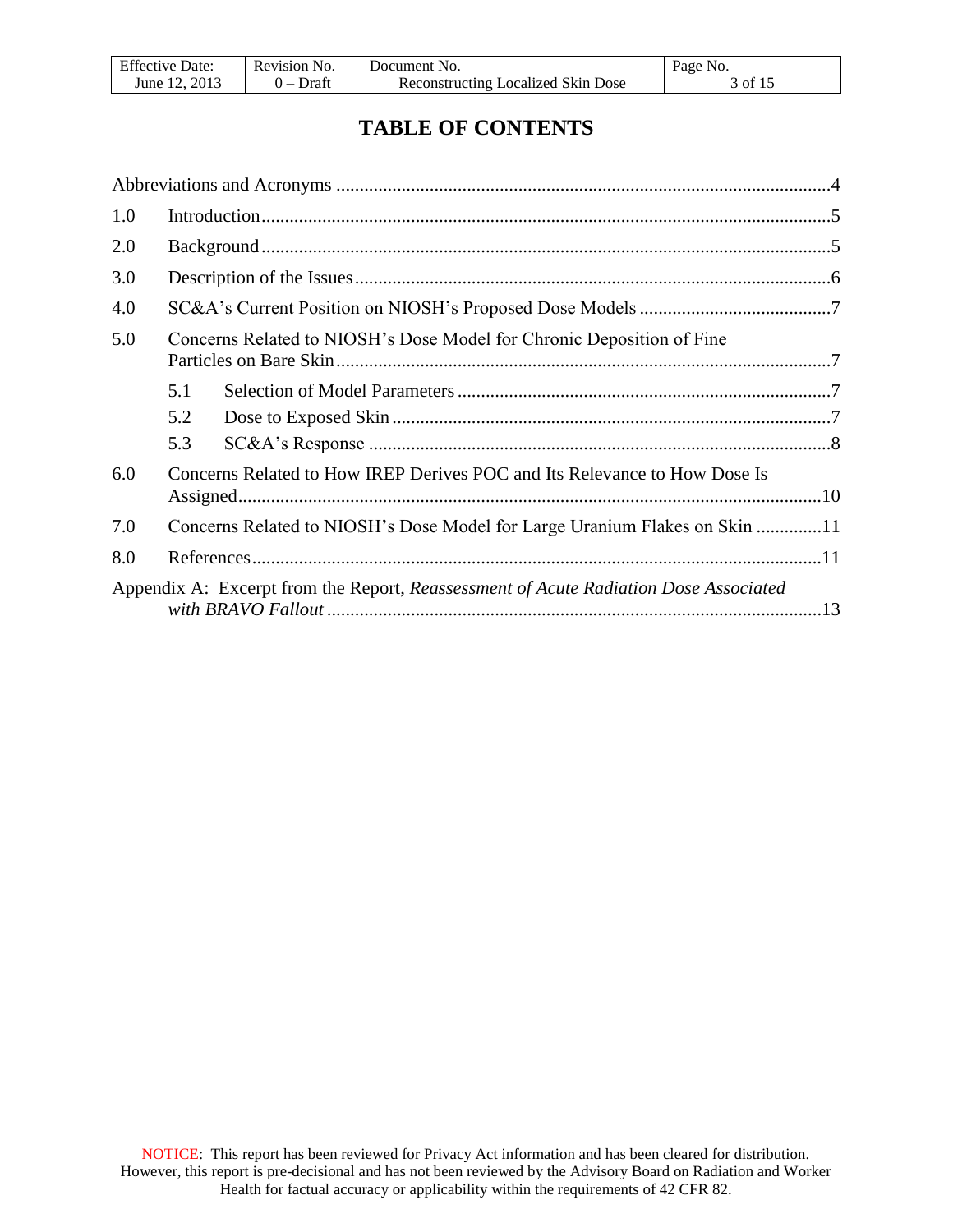<span id="page-3-0"></span>

| <b>Effective Date:</b> | Revision No. | Document No.                              | Page No. |
|------------------------|--------------|-------------------------------------------|----------|
| June 12, 2013          | $0$ – Draft  | <b>Reconstructing Localized Skin Dose</b> | 4 of 15  |

#### **ABBREVIATIONS AND ACRONYMS**

| <b>AMAD</b>    | activity median aerodynamic diameter                  |
|----------------|-------------------------------------------------------|
| <b>AWE</b>     | <b>Atomic Weapons Employer</b>                        |
| <b>CFR</b>     | Code of Federal Regulations                           |
| $\text{cm}^2$  | square centimeter                                     |
| d/yr           | day per year                                          |
| dpm            | disintegrations per minute                            |
| <b>DR</b>      | dose reconstruction                                   |
| <b>ERR</b>     | excess relative risk                                  |
| <b>FEMP</b>    | Fernald Environmental Management Project              |
| <b>GM</b>      | geometric mean                                        |
| <b>GSD</b>     | geometric standard deviation                          |
| hr or h        | hour                                                  |
| <b>IREP</b>    | Interactive RadioEpidemiological Program              |
| m <sup>2</sup> | square meter $(s)$                                    |
| m <sup>3</sup> | cubic meter(s)                                        |
| MeV            | mega-electron volt                                    |
| mg             | milligram                                             |
| mR             | milliroentgen                                         |
| mrad           | millirad                                              |
| mrem           | millirem                                              |
| m/s            | $meter(s)$ per second                                 |
| <b>NIOSH</b>   | National Institute for Occupational Safety and Health |
| <b>PHS</b>     | <b>U.S. Public Health Service</b>                     |
| POC or PC      | probability of causation                              |
| SC&A           | S. Cohen and Associates (SC&A, Inc.)                  |
| Sv             | sievert                                               |
| <b>TBD</b>     | <b>Technical Basis Document</b>                       |
|                |                                                       |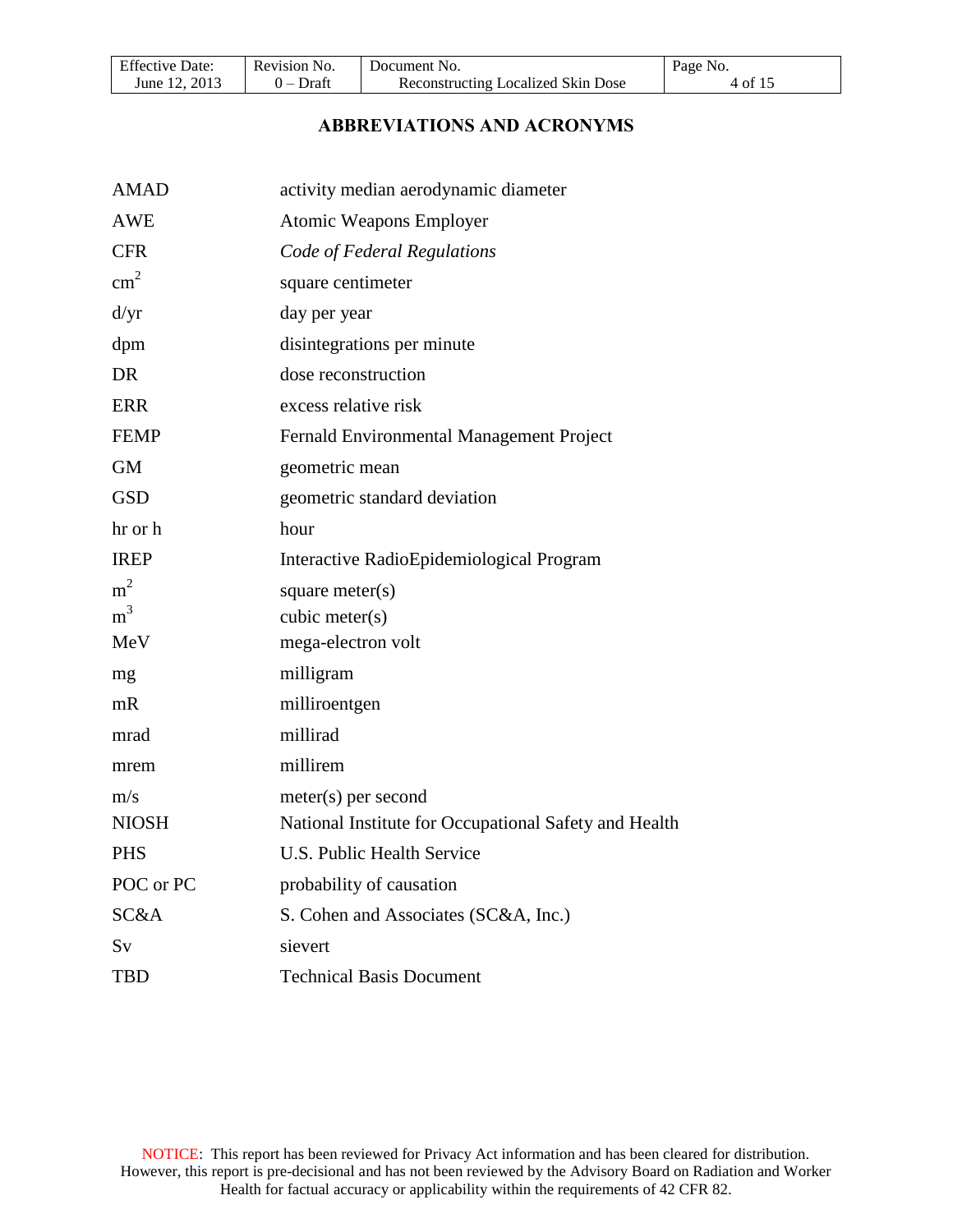| <b>Effective Date:</b> | Revision No. | Document No.                              | Page No. |
|------------------------|--------------|-------------------------------------------|----------|
| June 12, 2013          | $0$ – Draft  | <b>Reconstructing Localized Skin Dose</b> | 5 of 15  |

## <span id="page-4-0"></span>**1.0 INTRODUCTION**

During our Dose Reconstruction (DR) Subcommittee meeting on May 21, 2013, issues were raised regarding a mini site profile review that was performed for Bridgeport Brass (i.e., Attachment 1 to the  $8<sup>th</sup>$  set of DR reviews). The issues pertained to reconstructing the doses to skin (i.e., Finding 3) and associated probabilities of causation (POCs), due to the deposition of particles/flakes of uranium oxide on exposed skin (i.e., hands, forearms, face, neck, and ears). The discussions addressed the plausibility of such a scenario and, given that the scenario is considered plausible, what methods would be used to derive doses for use as input to IREP. After a brief discussion of this matter, the Subcommittee concluded that this is a generic issue and is appropriately transferred to a work group dealing with overarching issues.

Subsequent to that discussion, SC&A revisited the issue, and we have a better understanding of the approach NIOSH has adopted to address localized skin dose. However, we still have some questions that warrant discussion. On May 29, 2013, SC&A sent an e-mail to our Project Officer requesting authorization to prepare a brief white paper on this matter, the objective of which would be to help expedite the resolution of these issues. On May 29, 2013, our Project Officer authorized SC&A to proceed with the preparation of a white paper on this subject. This report presents that white paper.

## <span id="page-4-1"></span>**2.0 BACKGROUND**

Issues pertaining to localized exposure of skin due to the deposition of uranium oxide flakes on bare skin were raised by SC&A during the review of numerous site profiles and DRs dealing with uranium metal machining, rolling, and general handling at Atomic Weapons Employer (AWE) facilities during the early years of the atomic weapons program, mainly the mid to late 1940s and the early 1950s. Examples of such facilities include Bethlehem Steel and Simonds Saw and Steel. Our review of these types of AWE site profiles and DRs indicates to us that such a scenario was plausible and needed to be addressed in the DRs for claimants who worked at these facilities in the early years and contracted skin cancer on the face and neck and other unprotected areas of the skin. We believe that such scenarios were inevitable because workers at that time did not wear protective clothing and were not monitored for contamination when leaving a work area. Hence, such exposures could/would have occurred on a daily basis in the workplace. We note that our reviews of numerous AWE site profiles and DRs include the assessment of skin exposures, but only from the perspective of beta exposure at a distance; e.g., skin exposures attributable to standing next to uranium metal ingots, or exposure to nonpenetrating radiation as determined by the use of film badges. We have not encountered any site profiles or DRs where exposures due to direct contamination of localized areas of skin with uranium dust or uranium oxide flakes were evaluated.

During the May 21, 2013, DR Subcommittee meeting, both NIOSH and some Advisory Board members expressed concern regarding the credibility of such a scenario. SC&A agreed that, in the absence of monitoring data, we do not have the means to quantify skin doses. However, the presence of airborne radioactivity as evidenced by air sampling data leads to the conclusion that skin contaminations were inevitable.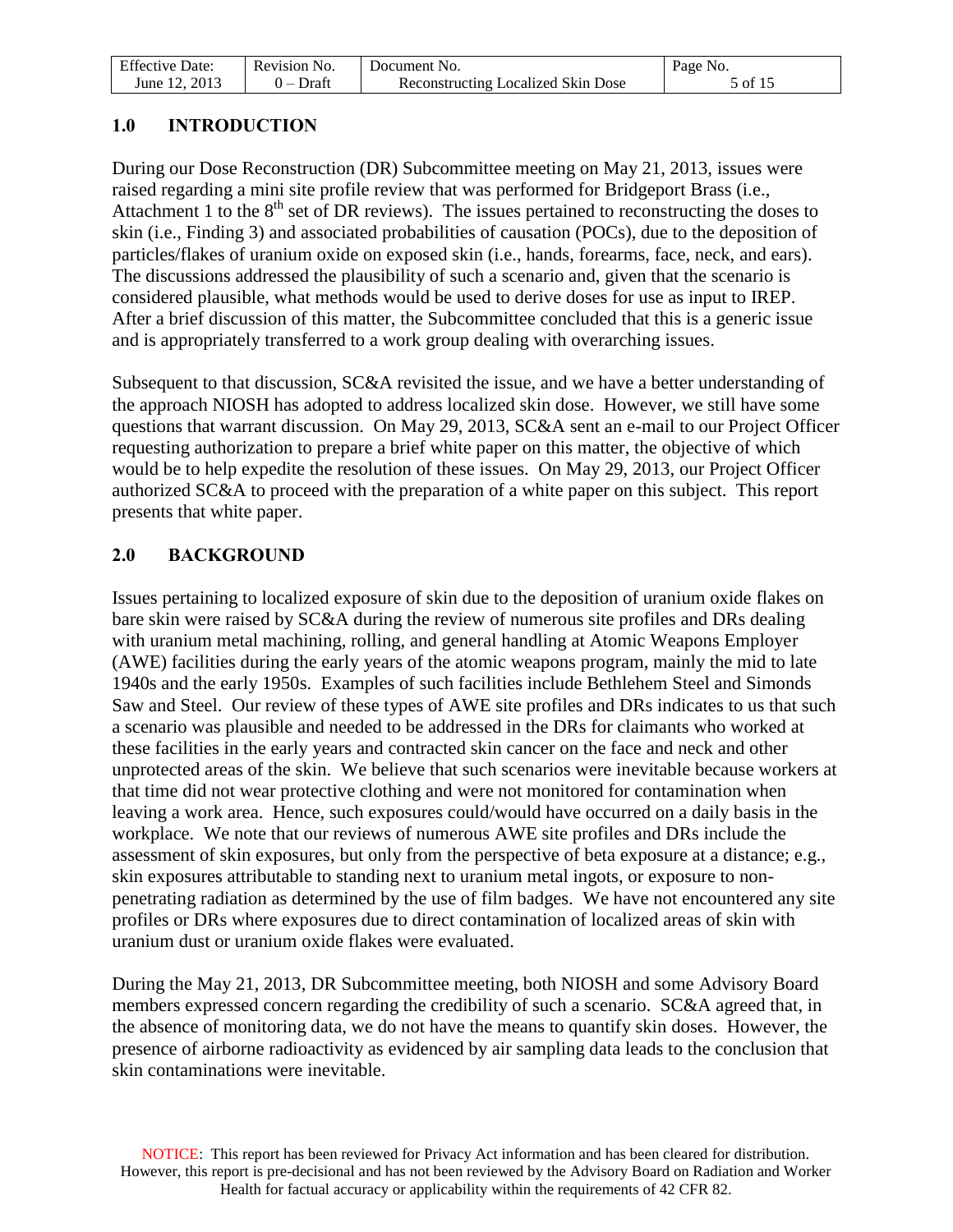| <b>Effective Date:</b> | Revision No. | Document No.                              | Page No. |
|------------------------|--------------|-------------------------------------------|----------|
| June 12, 2013          | $0$ – Draft  | <b>Reconstructing Localized Skin Dose</b> | 6 of 15  |

#### <span id="page-5-0"></span>**3.0 DESCRIPTION OF THE ISSUES**

During the May 21, 2013, meeting, some progress was made in exploring this issue before the Subcommittee determined that this subject is generic and is best transferred to an overarching issues work group. As such, it is appropriate to describe the technical discussions that took place at the meeting before those discussions were terminated.

During the meeting, NIOSH described and provided written material explaining how they would go about reconstructing localized skin doses at facilities such as Bridgeport Brass and Harshaw Chemical Company, which, in turn, would be used as input to IREP for the purpose of deriving POCs. The following is the description provided by NIOSH for reconstructing the skin dose for Bridgeport Brass:

*An assessment was made to determine the skin dose from routine skin contamination associated with uranium operations. Based on the Technical Basis Document: An Exposure Matrix for Bridgeport Brass: Havens Laboratory and Adrian Plant (ORAUT-TKBS-0030 Rev. 01)* [ORAUT 2013]*, the geometric mean of the Table 3-5 individual daily weighted-average air concentration is 250 dpm/m<sup>3</sup> with a geometric standard deviation of 2.2. This results in a 95th percentile air concentration of 915 dpm/m<sup>3</sup> . Assuming a terminal settling velocity of 0.00075 m/s and 8 hours of operations, a constant air concentration of 915 dpm/m<sup>3</sup> would result in a surface contamination level of 1.98 dpm/cm<sup>2</sup> . One could assume that the skin of the head, neck, and hands were re-contaminated at the same level of general surfaces every workday (250 workdays) of the year. The skin on the head, neck, and hands represent about 14% of the total body skin area. A maximizing skin dose rate of 40 mrem per 10,000 dpm/cm<sup>2</sup> per hour can be applied to determine the skin dose to the affected area (Technical Basis for Beta Skin Dose Calculations at the Y12 Plant, SRDB 19821)* [Thomas and Bogard 1994]*. This would result in a dose to the affected skin of about 16 mrem. Per guidance in Interpretation of Dosimetry Data For Assignment of Shallow Dose (ORAUT-OTIB-0017 Rev. 01)* [ORAUT 2005]*, the 16 mrem to the affected skin could be converted to the dose to the skin based on the described approach for non-uniform exposures, resulting in a geometric mean annual skin dose of about 2 mrem with a geometric standard deviation of 8. As a note, this is a bounding estimate using a maximizing skin dose rate and contamination levels. A more realistic skin dose rate and the use of the geometric mean air concentration would result in an exposure of less than 1 mrem.*

During the meeting, SC&A questioned this approach for deriving annual skin dose for a scenario where the exposed skin is contaminated by the settling of 5 micron AMAD particles on surfaces during the course of a working day. SC&A also questioned the scenario involving the deposition of large flakes of uranium oxide on bare skin. This scenario is somewhat different than that described and modeled by NIOSH, in that the particles could be much thicker and deliver a relatively high dose rate to very small areas of the skin. For example, a flake of uranium oxide could deliver a skin dose approaching 240 mrem/hr beneath the flake. Notwithstanding the plausibility of such a scenario, we explained that we were uncertain how the input to IREP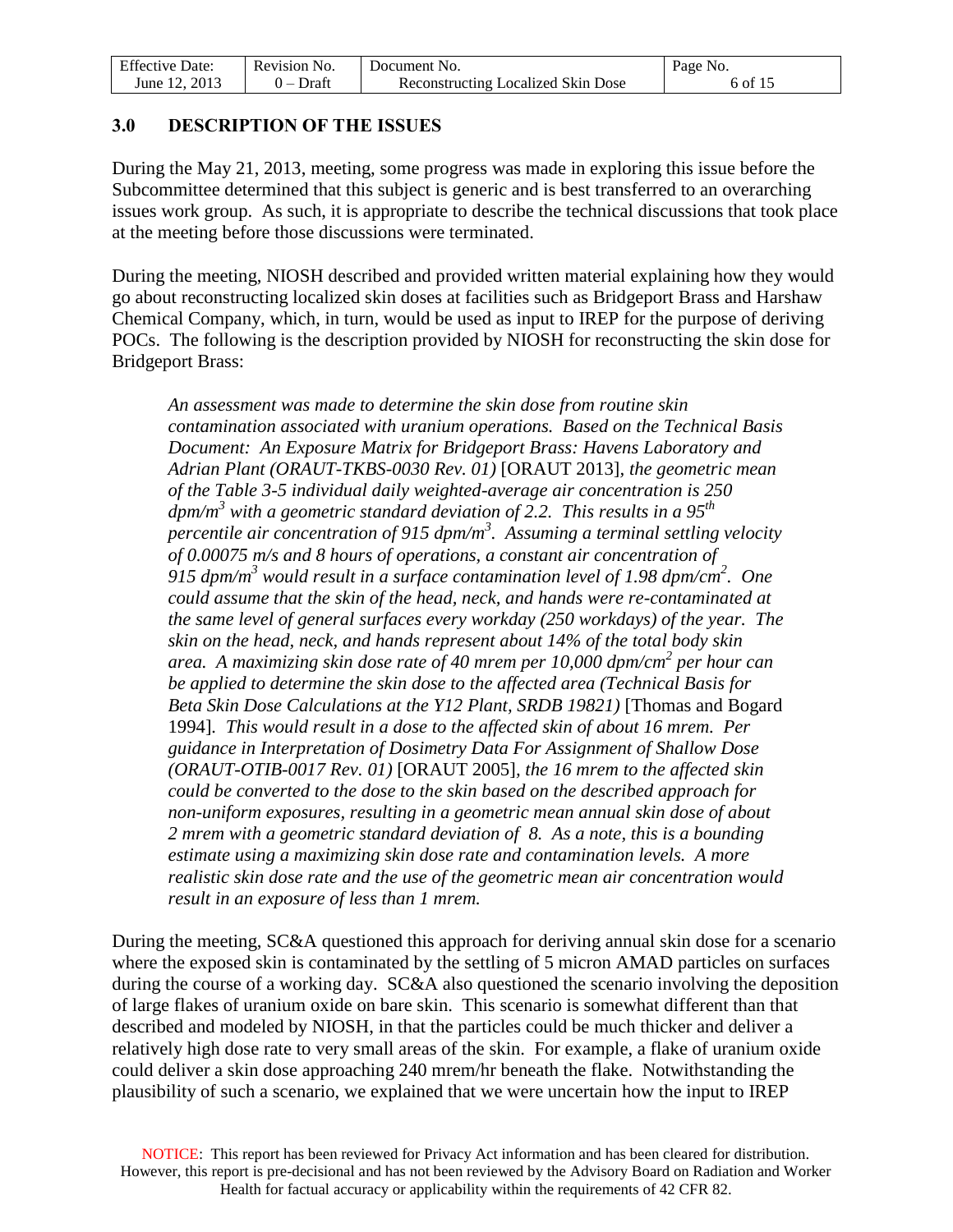| <b>Effective Date:</b> | Revision No. | Document No.                       | Page No. |
|------------------------|--------------|------------------------------------|----------|
| June 12, 2013          | ) – Draft    | Reconstructing Localized Skin Dose | 7 of 15  |

would be defined that yields a claimant-favorable POC. It is at this point where it was agreed to transfer the issue to an overarching issues resolution work group.

## <span id="page-6-0"></span>**4.0 SC&A'S CURRENT POSITION ON NIOSH'S PROPOSED DOSE MODELS**

Following the meeting, SC&A had an opportunity to further assess NIOSH's approach, as described above. It appears that NIOSH's strategy for deriving skin dose from the settling of fine particles on skin may be incomplete, as well as underestimate potential doses. We have several questions/concerns that we would like to introduce at the next work group meeting where this topic is on the agenda. The following presents SC&A's questions/concerns regarding (1) the exposure scenario where a fine dust settles on exposed skin during the course of a work day, (2) the deposition of a single large flake of uranium oxide on exposed skin, and (3) is NIOSH's approach to deriving POCs for this class of problem appropriate given IREP in its current form?

## <span id="page-6-1"></span>**5.0 CONCERNS RELATED TO NIOSH'S DOSE MODEL FOR CHRONIC DEPOSITION OF FINE PARTICLES ON BARE SKIN**

## <span id="page-6-2"></span>**5.1 Selection of Model Parameters**

As summarized in the above-stated quotation, NIOSH's model for deriving skin doses at Bridgeport Brass employs the following values and assumptions for deriving skin dose and cancer risk:

- A geometric mean (GM) of a daily weighted-average air concentration of 250 dpm/m<sup>3</sup> with a geometric standard deviation (GSD) of 2.2 yielding a  $95<sup>th</sup>$  percentile air concentration of 915 dpm/m<sup>3</sup>;
- A terminal settling velocity of  $0.00075$  m/s;
- An 8-hour per day facility operation;
- A 250 days per year work schedule during which daily recontamination takes place on the head, neck, and hands, representing  $14\%$  of the  $18,000 \text{ cm}^2$  of total skin for males (or 16,000 cm<sup>2</sup> of total skin for females); and
- A skin contamination conversion factor of 40 mrem per hour per 10,000 dpm/cm<sup>2</sup>.

## <span id="page-6-3"></span>**5.2 Dose to Exposed Skin**

Daily Skin Contamination =  $(915 \text{ dpm/m}^3)(0.00075 \text{ m/s})(\text{m}^2/10,000 \text{ dpm/cm}^2)(3,600 \text{ s/h})(8 \text{ h})$  $= 1.98$  dpm/cm<sup>2</sup>

Skin Dose Rate =  $(1.98 \text{ dpm/cm}^2)(40 \text{ mrem/h}/10,000 \text{ dpm/cm}^2)$  $= 7.92 \times 10^{-3}$  mrem/h

Yearly Skin Dose =  $(0.008 \text{ mrem/h})(8 \text{ h/d})(250 \text{ d/yr})$  $= 16$  mrem/yr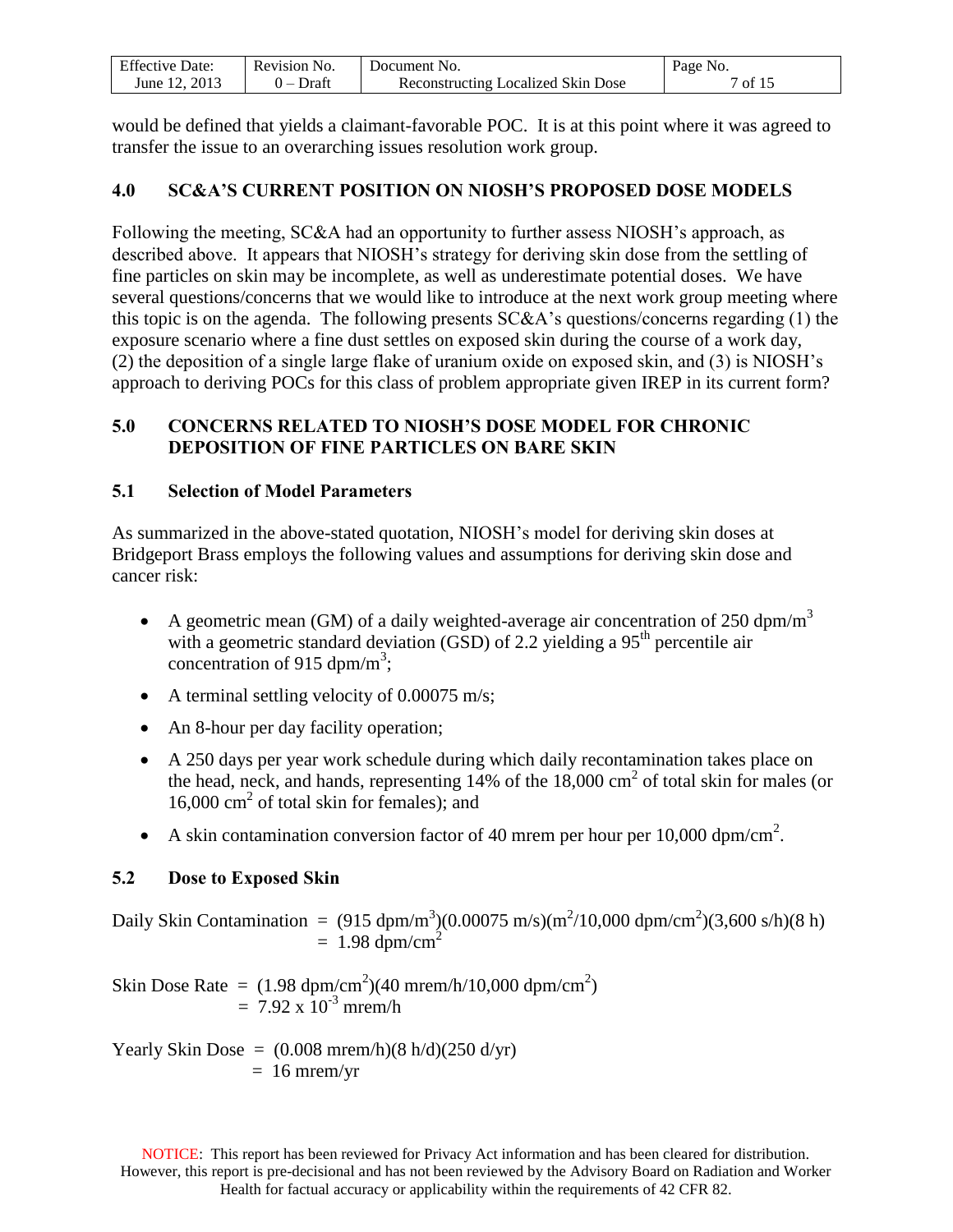| <b>Effective Date:</b> | Revision No. | Document No.                       | Page No. |
|------------------------|--------------|------------------------------------|----------|
| June 12, 2013          | $0$ – Draft  | Reconstructing Localized Skin Dose | 8 of 15  |

For a "non-uniform" skin contamination exposure that involves 14% of the skin, NIOSH reduced the 16 mrem/yr skin dose to 2 mrem/yr for deriving a POC value. The purpose of this 8-fold dose reduction is to offset the radiation skin cancer risk coefficient used by IREP, which is based on **total** (i.e., 100%) skin exposure.

#### <span id="page-7-0"></span>**5.3 SC&A's Response**

The derived dose of 16 mrem/yr to bare skin is based on unsupported and unrealistic assumptions, which include the following:

- (1) Daily skin contaminations for each of the 250 workdays per year that only persist for **8 hours**;
- (2) Implication that after 8 hours, each skin contamination is 100% removed by a standard daily shower; and
- (3) Only bare skin is subject to contamination and resultant radiation exposure.

Exposure Duration. While select facilities may have provided end-of-shift showering facilities for their workers, others may not; but even for facilities with showering facilities, there is no assurance that workers would have consistently made use of such a facility. A more conservative assumption may involve a daily morning (i.e., before work) shower, which would imply that **daily** skin contamination would remain up to 24 hours instead of the 8 hours assumed by NIOSH.

Decontamination Efficiency. The assumption that skin contamination is **readily** and **completely** removed by a routine shower is unrealistic. Experience shows that skin contaminations commonly require multiple and focused washings with specific agents before significant reduction of contaminants is observed. For chronic exposures/contamination events, a buildup to a steady-state of residual skin contaminants must reasonably be expected.

Skin Contamination Other than to Bare Skin. NIOSH's assumption that only bare skin (representing 14% of total skin) is subject to contamination/radiation exposure from the deposition of airborne activity is unrealistic. This is particularly true for work environments involving heavy physical activity, worker perspiration, and damp clothing. Thus, any deposition of airborne contaminants (as well as contact with existing contaminated surfaces in the workplace) by clothing worn by a worker must reasonably be assumed to become contaminated, and that, at a **minimum, the level of contamination is comparable to that of bare skin**. In Section 6.3.4.2 of **Feed Materials Production Center site profile** (ORAUT 2004), NIOSH provides the following guidance for determining the skin dose under clothing from exposure to uranium.

*Results of tests of FEMP dosimeters used during the 1960s (Heatherton 1960) included the conclusion that the half-value thickness of absorption of UX-2 ( <sup>234</sup>Pa) beta energy was approximately 110 mg/cm<sup>2</sup> . It was determined that "the combined dose rate from the surface of uranium metal in equilibrium with its two daughters, UX-1 (<sup>234</sup>Th) and UX-2 (<sup>234</sup>Pa), is about 240 mrad/hr." It was also* 

NOTICE: This report has been reviewed for Privacy Act information and has been cleared for distribution. However, this report is pre-decisional and has not been reviewed by the Advisory Board on Radiation and Worker Health for factual accuracy or applicability within the requirements of 42 CFR 82.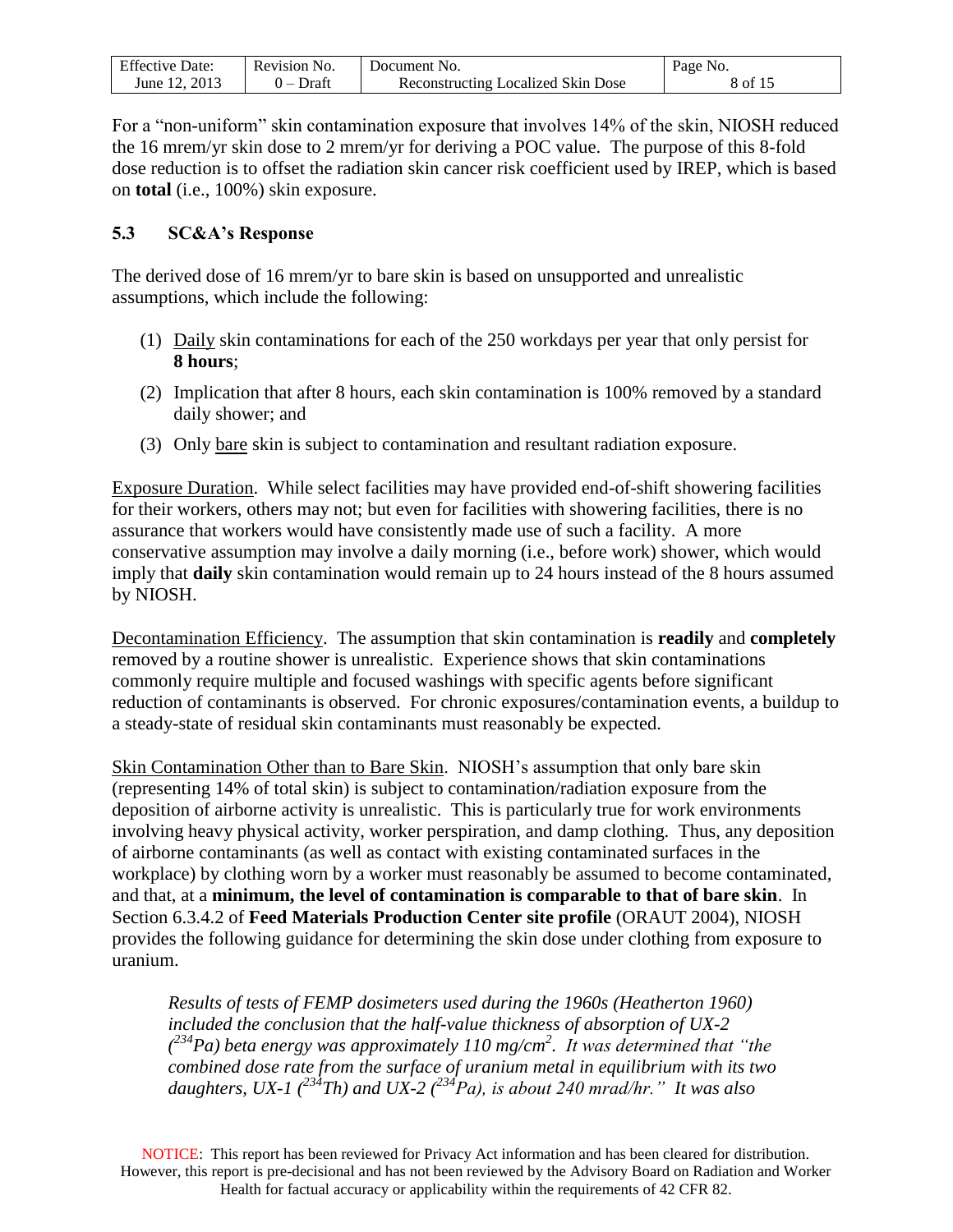| <b>Effective Date:</b> | Revision No. | Document No.                       | Page No. |
|------------------------|--------------|------------------------------------|----------|
| June 12, 2013          | $0$ – Draft  | Reconstructing Localized Skin Dose | 9 of 15  |

*determined that approximately 95% of the surface dose rate, or approximately 228 mrad/hr, originated from the UX-2 in the metal . . . It was also determined that coveralls worn by workers (about 30 mg/cm* **2** *) reduced uranium beta exposure to the skin by approximately 20%. Figure 6-6, at the end of this TBD, summarizes these data.* [Emphasis added.]



**Figure 6-6. Beta Dose vs. Skin Depth**

On the assumption that contamination on clothing equals the contamination level on bare skin, the "**NIOSH-derived**" dose of 16 mrem/yr for bare skin would yield a dose of about 13 mrem/yr for the balance of the 86% of "clothed" skin. It may further be argued that skin dose to clothed areas of the body may actually be higher than bare skin for the likely reason that workers may have worn contaminated clothing for multiple days before such clothing was subjected to the limited decontamination provided by home laundering.

In support of SC&A's assertions about the limited effectiveness of even focused efforts to decontaminate skin and clothing apparel, empirical data are provided in the enclosed Appendix. These data were originally reported by Robert Sharp and William Chapman in the 1957 report titled, *Exposure of Marshall Islanders and American Military Personnel to Fallout*, and summarized by SC&A in a report to the Nuclear Claims Tribunal of the Republic of the Marshall Islands in 2000 (SC&A 2000).

Although activity levels associated with BRAVO fallout and those associated with airborne concentrations at AWE facilities differ by orders of magnitude, the issues raised by SC&A are, nevertheless, similar between the two scenarios.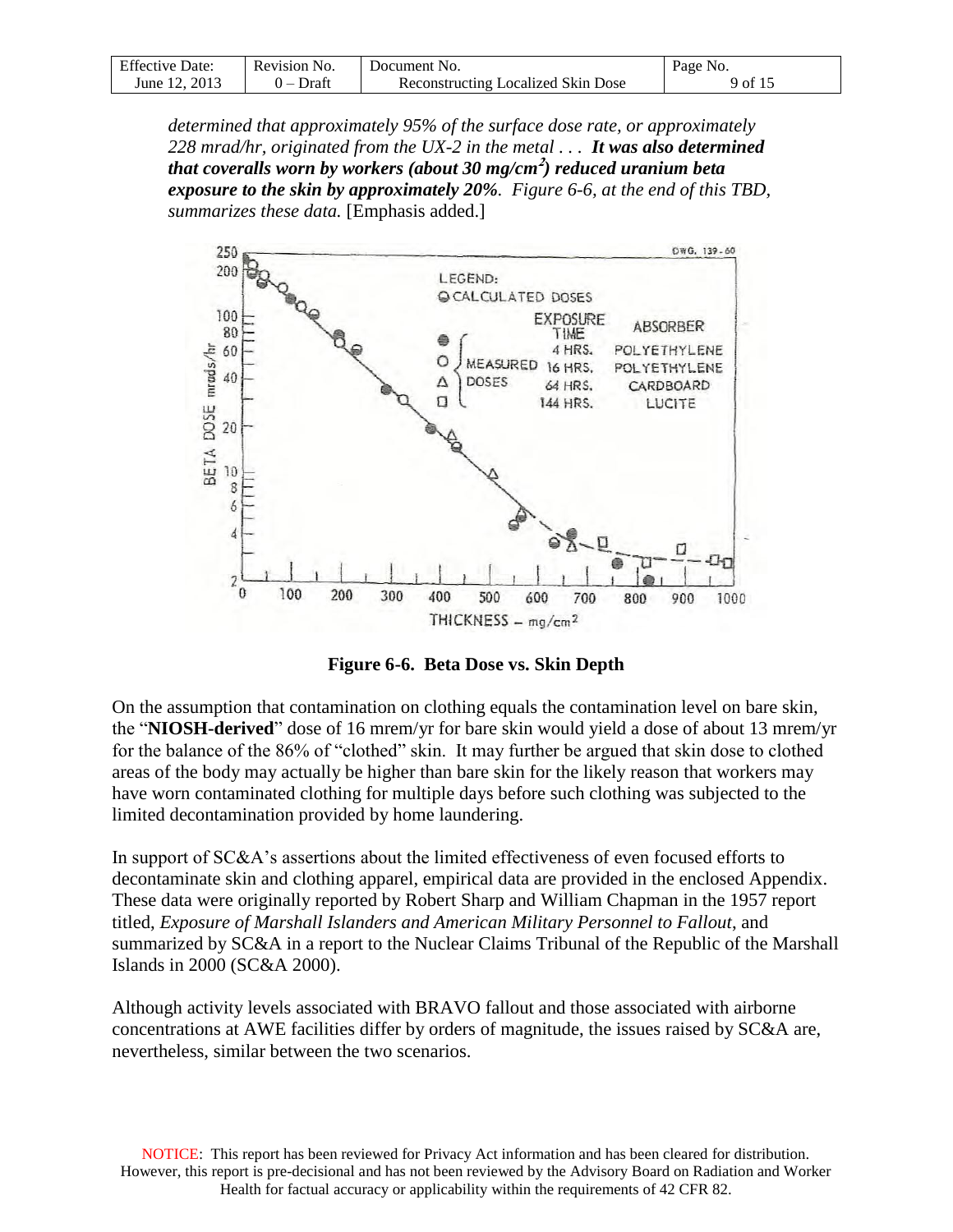| <b>Effective Date:</b> | Revision No. | Document No.                              | Page No. |
|------------------------|--------------|-------------------------------------------|----------|
| June 12, 2013          | $0$ – Draft  | <b>Reconstructing Localized Skin Dose</b> | 10 of 15 |

## <span id="page-9-0"></span>**6.0 CONCERNS RELATED TO HOW IREP DERIVES POC AND ITS RELEVANCE TO HOW DOSE IS ASSIGNED**

Given that a skin dose only occurs to a limited area, SC&A has concerns regarding the relationship between the derived dose and how IREP uses this dose to derive a POC. It is our understanding that a POC is derived by evaluating the probability that a given cancer was caused by a given exposure to ionizing radiation, as opposed to being caused by the myriad other factors that might be responsible for causing that cancer. Hence, in its simplest form, as described in 42 CFR Part 81, the equation used to derive POC is as follows:

 $RadRisk/(RadRisk + BasRisk) \times 100\% = PC$ 

RadRisk refers to the probability that a given dose of radiation to an organ can cause a given type of cancer, and BasRisk refers to the baseline probability of that type of cancer. The actual equation is a lot more complicated because it takes into consideration the age at time of exposure, the age at time of diagnosis, gender, the number of annual exposures up to the time that the cancer is diagnosed, and other factors, as appropriate, such as race in the case of skin cancer and smoking in the case of lung cancer. To further complicate matters, the entire calculation is performed using probability distributions as input, so that the POC can be reported in terms of the 99% confidence level. Fortunately, all these complications do not come into play with respect to SC&A's questions. SC&A's questions have to do with the linkage between the organ doses that are used as input to IREP and the baseline risk that is imbedded in IREP for the purpose of deriving the POC associated with a given skin exposure.

Under most circumstances when skin exposure is of concern, the exposure occurs at a distance. An example would be standing close to a slab of uranium where, more or less, the entire body is exposed to both penetrating and non-penetrating radiation. Hence, the dose that is input to IREP for the purpose of deriving the POC for a skin cancer is the dose experienced by the individual to all the skin and, under these circumstances, the baseline risk is the baseline risk of developing a given type of skin cancer.

Given this understanding, let us return to the NIOSH explanation of the approach used to derive the POC for a scenario where a portion of the skin is exposed. NIOSH explains that, in order to derive the POC, it is necessary to average the exposure over the entire area of the skin. Specifically, the skin on the head, neck, and hands represents about 14% of the total body area of the skin area. Hence, the derived localized skin dose of 16 mrem/yr is reduced to a GM of 2 mrem/year with a GSD of 8 for the entire area of the skin. This approach is used by NIOSH as a means to deal with the fact that the baseline risk of cancer imbedded in IREP is the baseline risk of cancer for the entire area of the skin, not just the baseline risk for skin on the head, neck, and hands. For example, Table 2 of NIOSH 2002 presents the excess relative risk  $(ERR)^{1}$  of skin cancer per Sv and Table 3 presents the age-adjusted skin cancer incidence. Given this

 $\overline{a}$ 

 $1$  Excess relative risk (ERR) is the ratio of the excess risk of a specified stochastic effect to the probability of the same effect in the unexposed population, i.e. the relative risk minus one. In theory, this should be equal to the attributable risk from the exposure received by the exposed group, but ERR is normally used in the context of observed numbers of effects, whereas attributable risk normally refers to a figure calculated on the basis of a known or estimated exposure.

NOTICE: This report has been reviewed for Privacy Act information and has been cleared for distribution. However, this report is pre-decisional and has not been reviewed by the Advisory Board on Radiation and Worker Health for factual accuracy or applicability within the requirements of 42 CFR 82.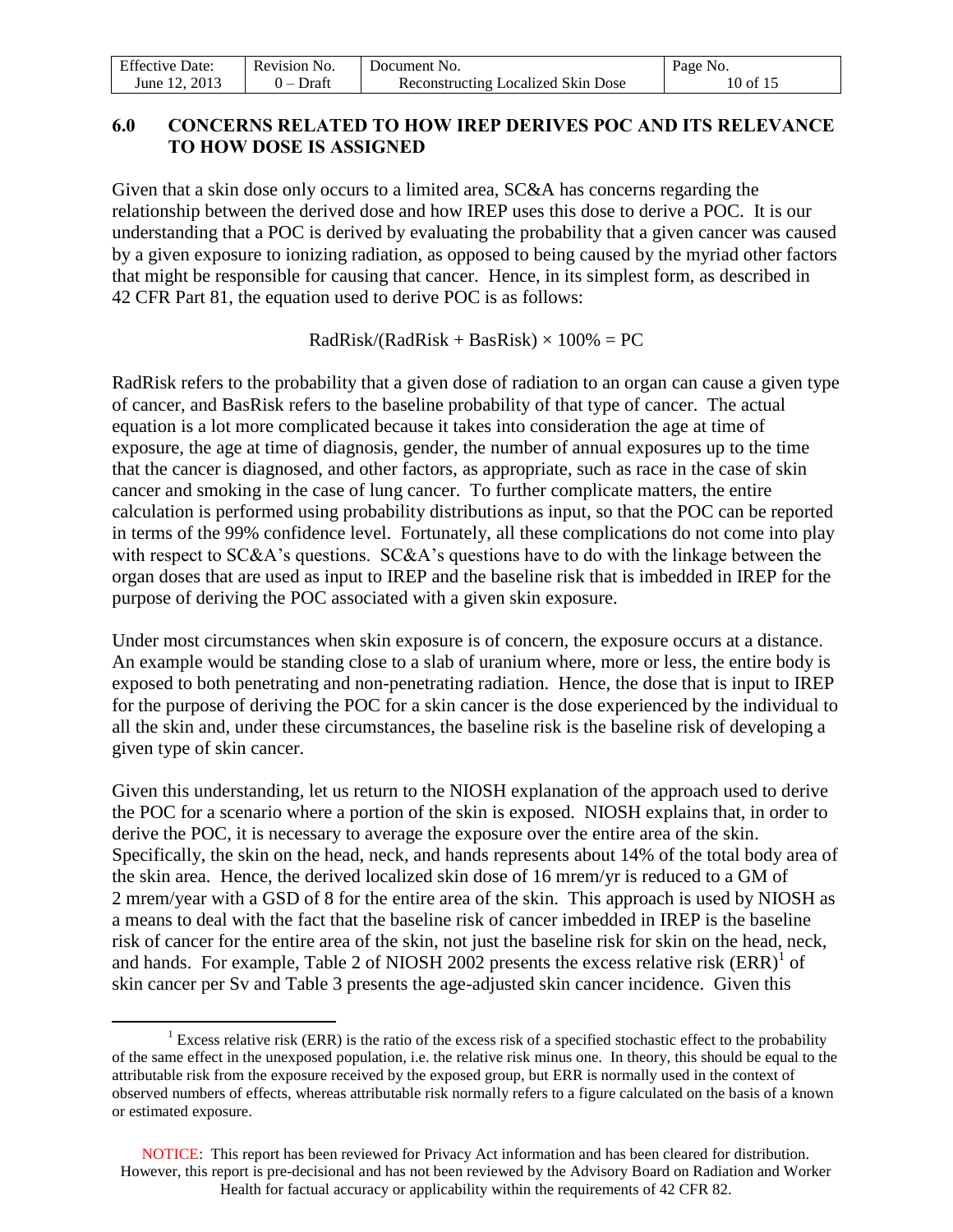| <b>Effective Date:</b> | Revision No. | Document No.                       | Page No. |
|------------------------|--------------|------------------------------------|----------|
| June 12, 2013          | $0$ – Draft  | Reconstructing Localized Skin Dose | 11 of 15 |

understanding, we have the following questions. If IREP did include the baseline risk to the head, neck, and hands, wouldn't that baseline risk be lower than the baseline risk attributed to the entire area of the skin? Also, if the baseline risk is lower, doesn't that mean that the POC would increase, as derived using the above equation? Further, if IREP included the baseline risk for the head, neck, and hands, it would not be necessary to reduce the dose, resulting in a considerably higher POC.

We believe that these are reasonable questions, because page 8 of NIOSH 2002 states that skin dose should be calculated for the location where the skin cancer occurred, and, if the body location is unspecified, the maximum skin dose at any location should be used as input to IREP.

## <span id="page-10-0"></span>**7.0 CONCERNS RELATED TO NIOSH'S DOSE MODEL FOR LARGE URANIUM FLAKES ON SKIN**

Assuming that this exposure scenario is plausible, at least for some AWE facilities in the early years, we have the same basic questions as described above, except now we are dealing with a very small area, perhaps 1 cm<sup>2</sup>, and relatively high dose rates (e.g., 240 mrem/hr). In this case, it seems that the baseline risk should be expressed in terms of ERR per Sv per  $\text{cm}^2$  for the general area where the exposure might have occurred. We acknowledge that this issue is complicated by the fact that in most circumstances, where a person is diagnosed with a cancer on an exposed area, there is likely no evidence that a localized exposure had, in fact, occurred, except to the extent that we might consider it plausible that such an exposure could have occurred given the operational circumstances at the time. We further acknowledge that we have no way of knowing how often such events occurred or how long the particle remained on the skin before it was washed off. Nevertheless, we believe that this subject merits some discussion.

#### <span id="page-10-1"></span>**8.0 REFERENCES**

42 CFR Part 81. 2002. *Guidelines for Determining the Probability of Causation Under the Energy Employees Occupational Illness Compensation Program Act of 2000*; Final Rule; Department of Health and Human Services. May 2002.

Heatherton, R.C., 1960. *Estimation of Depth Dose from UX2 Beta Rays*.

NIOSH (National Institute for Occupational Safety and Health) 2002. "NIOSH-Interactive RadioEpidemiological Program (NIOSH-IREP) Technical Documentation," Final Report. June 18, 2002.

ORAUT 2004. *Technical Basis Document for the Fernald Environmental Management Project – Occupational External Dose*, ORAUT-TKBS-0017-6, Rev. 00. Oak Ridge Associated Universities Team, Cincinnati, Ohio. April 20, 2004.

ORAUT 2005. *Interpretation of Dosimetry Data for Assignment of Shallow Dose*, ORAUT-OTIB-0017, Rev. 01. Oak Ridge Associated Universities Team, Cincinnati, Ohio. October 11, 2005.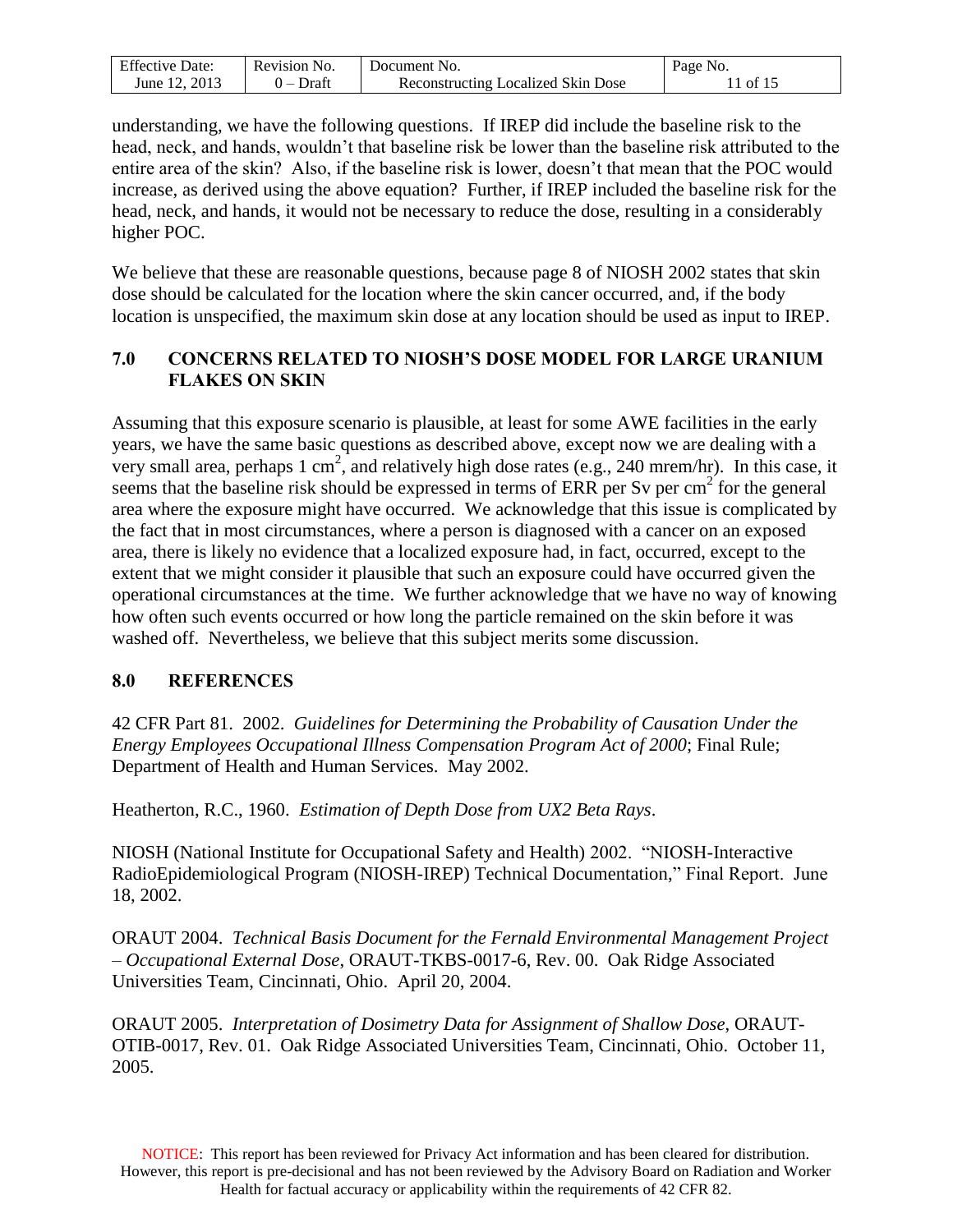| <b>Effective Date:</b> | Revision No. | Document No.                       | Page No. |
|------------------------|--------------|------------------------------------|----------|
| June 12, 2013          | 0 – Draft    | Reconstructing Localized Skin Dose | 12 of 15 |

ORAUT 2013. *Technical Basis Document: An Exposure Matrix for Bridgeport Brass: Havens Laboratory and Adrian Plant*, ORAUT-TKBS-0030, Rev. 01. Oak Ridge Associated Universities Team, Cincinnati, Ohio. January 24, 2013.

Thomas, J.M., and R.S. Bogard, 1994. *Technical Basis for Beta Skin Dose Calculations at the Y-12 Plant*, Oak Ridge Y-12 Plant, Oak Ridge, Tennessee. March 1994.(SRDB 19821)

[**Redact**] 2000. U.S. Army, Aberdeen Proving Grounds, Maryland, personal communications (e-mail) on February 8, 2000.

PHS (U.S. Public Health Service), 1970. *Radiological Health Handbook*, Rockville, Maryland.

SC&A 2000. "Reassessment of Acute Radiation Doses Associated with BRAVO Fallout," Prepared by Hans Behling, John Mauro, and Kathleen Behling of S. Cohen & Associates for William Graham, Public Advocate, Nuclear Claims Tribunal, Republic of the Marshall Islands, May 2000.

Sharp, R., and W.H. Chapman, 1957. *Exposure of Marshall Islanders and American Military Personnel to Fallout, Operation CASTLE, Project 4.1 Addendum,* Naval Medical Research Institute, Report #WT-938 EX (March 1957). Online at [http://worf.eh.doe.gov/data/ihp2a/0283\\_a.pdf.](http://worf.eh.doe.gov/data/ihp2a/0283_a.pdf)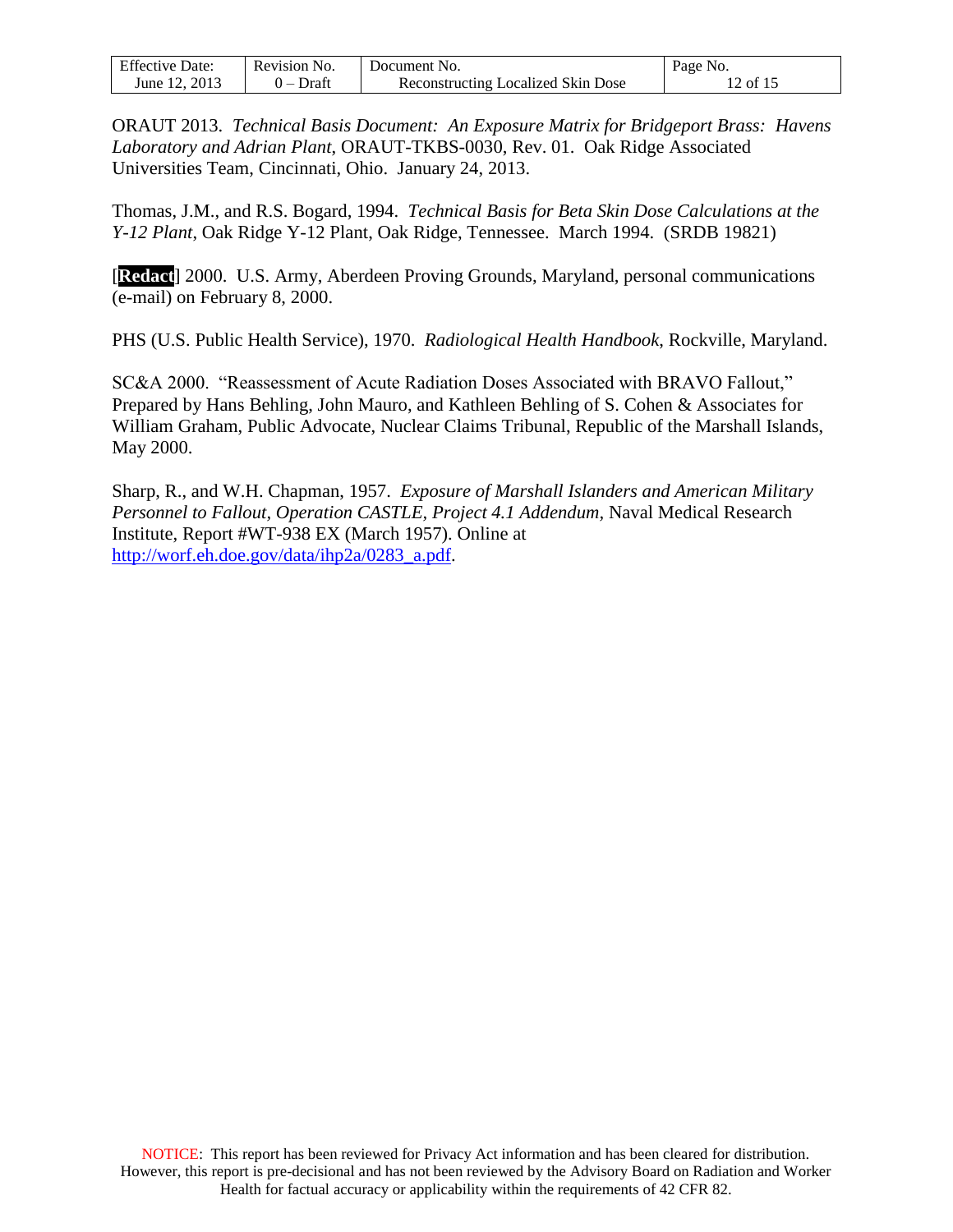| <b>Effective Date:</b> | Revision No. | Document No.                              | Page No. |
|------------------------|--------------|-------------------------------------------|----------|
| June 12, 2013          | $0$ – Draft  | <b>Reconstructing Localized Skin Dose</b> | 13 of 15 |

## <span id="page-12-0"></span>**APPENDIX A: EXCERPT FROM THE REPORT, REASSESSMENT OF ACUTE RADIATION DOSE ASSOCIATED WITH BRAVO FALLOUT**

## **Prepared by Hans Behling, John Mauro, Kathleen Behling, May 2000 for the Nuclear Claims Tribunal, Republic of the Marshall Islands**

#### 4.1.5 Additional Radiation Doses Associated with External Body Contamination

Fallout deposited on skin, clothing, and hair of the Marshallese represents a complex mixture of radionuclides that emit alpha, beta, and gamma radiations of variable energies. Depending on the type of emission, radiation exposure may include the entire body or only select tissues.

Alpha-emitting radionuclides with their extremely short range in tissue would pose little or no harm as long as they remained outside the body. With the limited range of most beta particles, the primary concern for external exposure is the dose that may be received by the skin. However, if skin contamination includes highly energetic betas [e.g., yttrium-90 releases betas with an average energy of 0.90 MeV and a maximum energy of 2.27 MeV (PHS 1970)], tissues just below the skin such as the thyroid gland may also be exposed. For the radionuclide mix associated with BRAVO, the penetrating beta component was illustrated in the Sharp and Chapman Report (1957) by the following passage (p. 31), which refers to the observation made by U.S. Service personnel on Rongerik:

*"Men at the radiostation collected fallout material. This material when placed on the surface of a cathode-ray tube (part of ionosphere equipment), caused that portion of the tube to glow."* [Emphasis added.]

#### Dose Rate Measurements of External Contamination

The 1957 Report by Sharp and Chapman provides a substantial body of data pertaining to contamination of the Rongelapese that had been evacuated. Chapter 4 of their Report provides a timeline for decontamination efforts and Chapter 5 summarizes physical measurements of residual contamination at various times.

The 16 Marshallese who had been evacuated by plane arrived at Kwajalein at noon on 3 March (i.e., H+55 hours). Upon arrival, these individuals showered and bathed several times in an emergency decontamination area.

The 66 Marshallese evacuated by destroyer (48 from Rongelap and 18 from Ailinginae) had taken several showers and ". . . prolonged washings with salt-water hose sprays while aboard the destroyer that was enroute to Kwajalein.

#### Survey Instrument Used to Assess Contamination

The instrument used to survey Marshallese for body contamination was the AN/PDR-27c, a standard military issue that was in general use at the time. The AN/PDR-27c is a beta/gamma survey meter that used two Geiger-Mueller tubes in a single probe. It was powered by 6 D-cell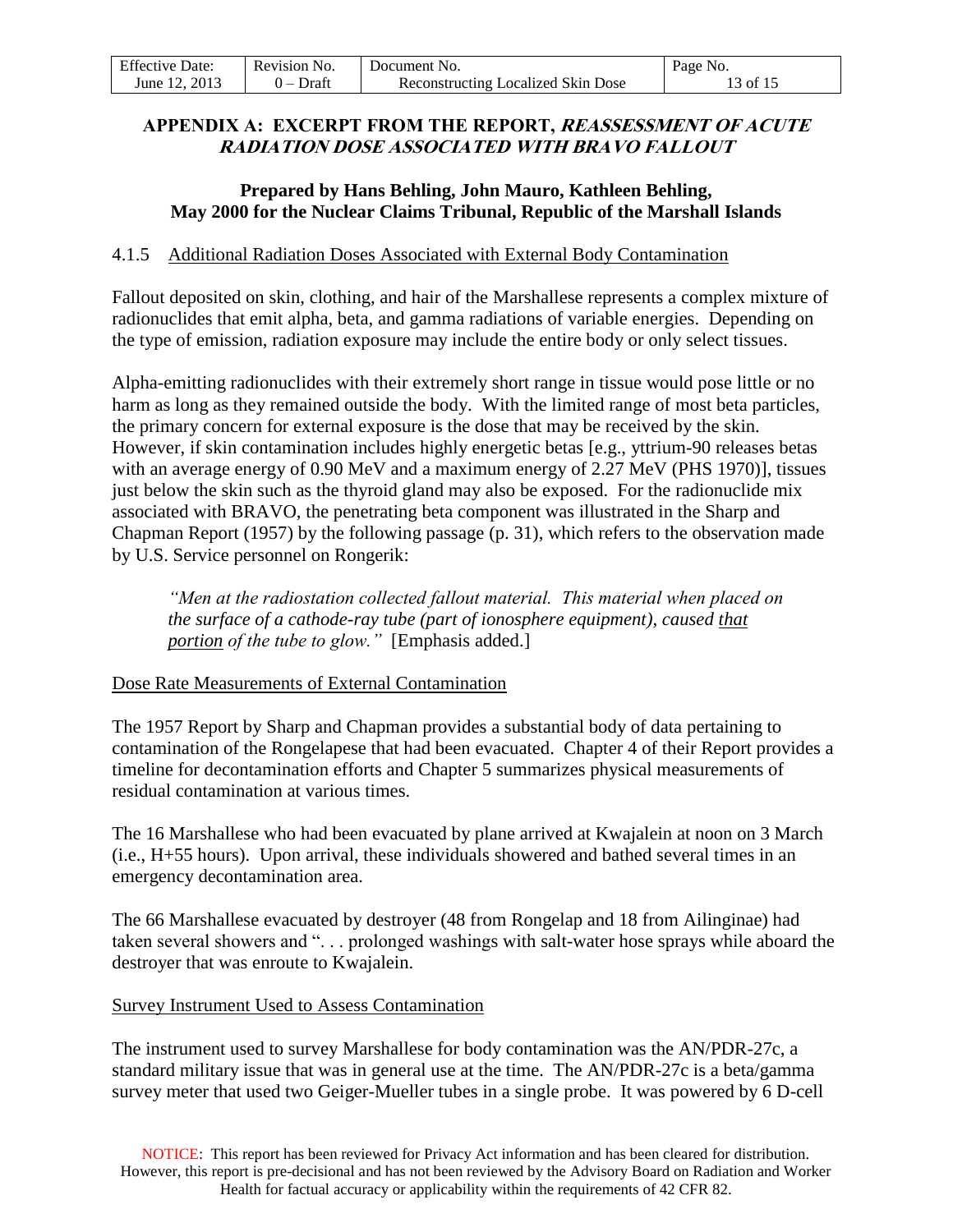| <b>Effective Date:</b> | Revision No. | Document No.                       | Page No. |
|------------------------|--------------|------------------------------------|----------|
| June 12, 2013          | 0 – Draft    | Reconstructing Localized Skin Dose | 14 of 15 |

batteries and could be operated at four scales with the following ranges: 0–0.5; 0–5; 0–50; and 0–500 mR/hr. The AN/PDR-27c has been replaced in the Army by the AN/VDR-2, but can still be found in the National Guard ([**Redact**] 2000).

The most highly contaminated areas of the body were the head and areas of the skin not protected by clothing. Natural folds of the skin and areas of the skin where perspiration accumulated were also found to have elevated levels of contamination. A particular problem for decontamination was the hair/scalp areas since Marshallese used a coconut-oil hair dressing.

Table 4.1-10 summarizes "contamination measurements" taken on 3 March. Columns #2, #3, and #4 cite dose rate measurements in behalf of 15 of the 16 persons evacuated by plane. Data in column #2 provide the most useful information, since these readings were taken before there were any attempts to decontaminate personnel and, therefore, provide a technical basis for assessing residual skin contamination levels at about H+55 hours. The average "dose rate" readings for the 15 persons monitored for contamination corresponds to about 175 mR/hr. After two successive showerings, average dose rate readings on 3 March were reduced to 51 mR/hr and 31 mR/hr, respectively, for these individuals.

Columns #6, #7, and #8 identify a single dose rate reading on 3 March for each of 52 persons who were among the 66 persons evacuated by destroyer (U.W. Phillip). For these individuals, the average 3 March reading was 19 mR/hr. However, it must be recalled that these individuals had previously been subjected to decontamination efforts aboard the destroyer that included several salt-water hosings and showering. For this reason, contamination levels for all evacuees at H+55 hours will assume the average value 175 mR/hr that had been determined prior to the first showering for the 15 individuals who were evacuated by plane.

Contaminated Clothing. Contaminated clothing that had been worn by the 15 Marshallese who had been evacuated by plane was sequestered but had not been laundered. When surveyed, these articles of clothing still yielded dose rate readings of about 100 mR/hr on 18 March. The Report states that *". . . Repeated washings by Kwajalein laundry failed to lower the counts appreciably. The addition of citric acid to laundry water facilitated decontamination."* On the basis of the standard decay formula, the dose rate reading of clothing at H+12 hours (H+12 hours approximates the end of fallout on Rongelap) would have corresponded to about 7,400 mR/hr.